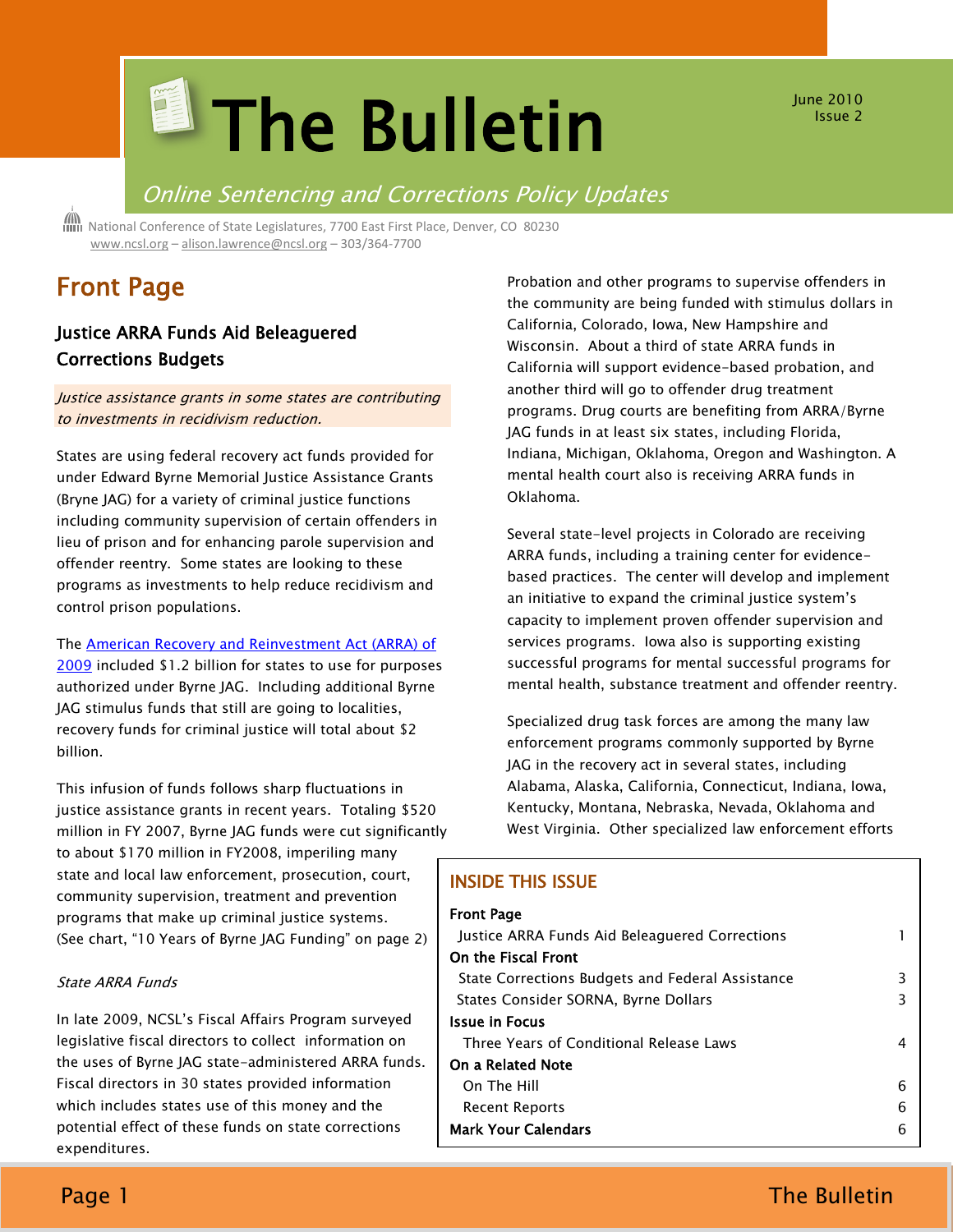funded include violent crime or gang enforcement units in Arizona, North Carolina, Texas and West Virginia. Texas also is using funds to improve border security, and West Virginia is addressing domestic violence. In Washington, Byrne JAG funds in the recovery package are being used for gang mitigation within the Department of Corrections. In a 2008 [letter to Congress,](http://www.ncsl.org/default.aspx?tabid=16180) the NCSL Law and Criminal Justice Committee documented the valuable effects of law enforcement programs in states to combat illegal drugs and gangs.

A number of corrections-based programs that are receiving the federal funds provide for offender rehabilitation and reintegration programming. In Alabama, this includes prison drug treatment, prison chaplains and other reentry-focused programs. Other prison rehabilitation and reentry programs are receiving AARA funds in Kansas, Kentucky, Indiana, Iowa, Nevada, Oklahoma and Wisconsin. In Indiana, ARRA funds via the state's Criminal Justice Institute contribute to corrections programs that include therapeutic communities for drug treatment and reentry.

Community-based programs related to parole and offender reentry are ARRA-funded in California, Delaware, Indiana, Washington and Wisconsin. This includes parole reentry courts in California.

Use of Byrne JAG stimulus funds to improve criminal justice systems through justice information systems and

sharing also has been a priority in some states. Connecticut is improving parole case management information, and Montana is addressing crime statistics. Other records systems improvements are being funded in Arkansas, Indiana, Nevada, Oklahoma, Vermont and West Virginia.

In Connecticut, Indiana, New Hampshire and Montana, justice assistance stimulus funds are contributing to forensic DNA improvements. This includes a state police cold case unit in New Hampshire, along with other forensic functions.

New Hampshire also is funding victim assistance and child advocacy services with justice ARRA funds, and cybercrime units are receiving recovery dollars in Florida and West Virginia.

#### BJA Highlights Justice Assistance Grants

Edward Byrne Memorial Justice Assistance Grants are administered by the **Bureau of Justice Assistance** in the U.S. Department of Justice, [Office of Justice Programs.](http://www.ojp.usdoj.gov/flash.htm) The grants provide perennial support to state, local and tribal jurisdictions, which tailor programs to fit their needs in reducing and preventing crime; addressing crime, violence and drug abuse; and supporting other functions that contribute to and improve the criminal justice system. The Bureau of Justice Assistance [highlights](http://www.ojp.usdoj.gov/BJA/programs/jagsuccess.html) successful Byrne JAG-funded programs. The



Ī

programs exemplify the various purposes for which states and localities use federal criminal justice funding, including improving employment prospects of probationers and parolees; enhancing the ability to investigate financial and computer crimes; effectively implementing data-driven policing; providing specialized court-supervised treatment for U.S. veterans who otherwise might be in prison; and offering residential treatment programs for offenders who have co-occurring mental health and substance abuse needs.

# appropriations bills, FY 2000 – 2011.

# The Bulletin **Page 2** and the Bulletin Page 2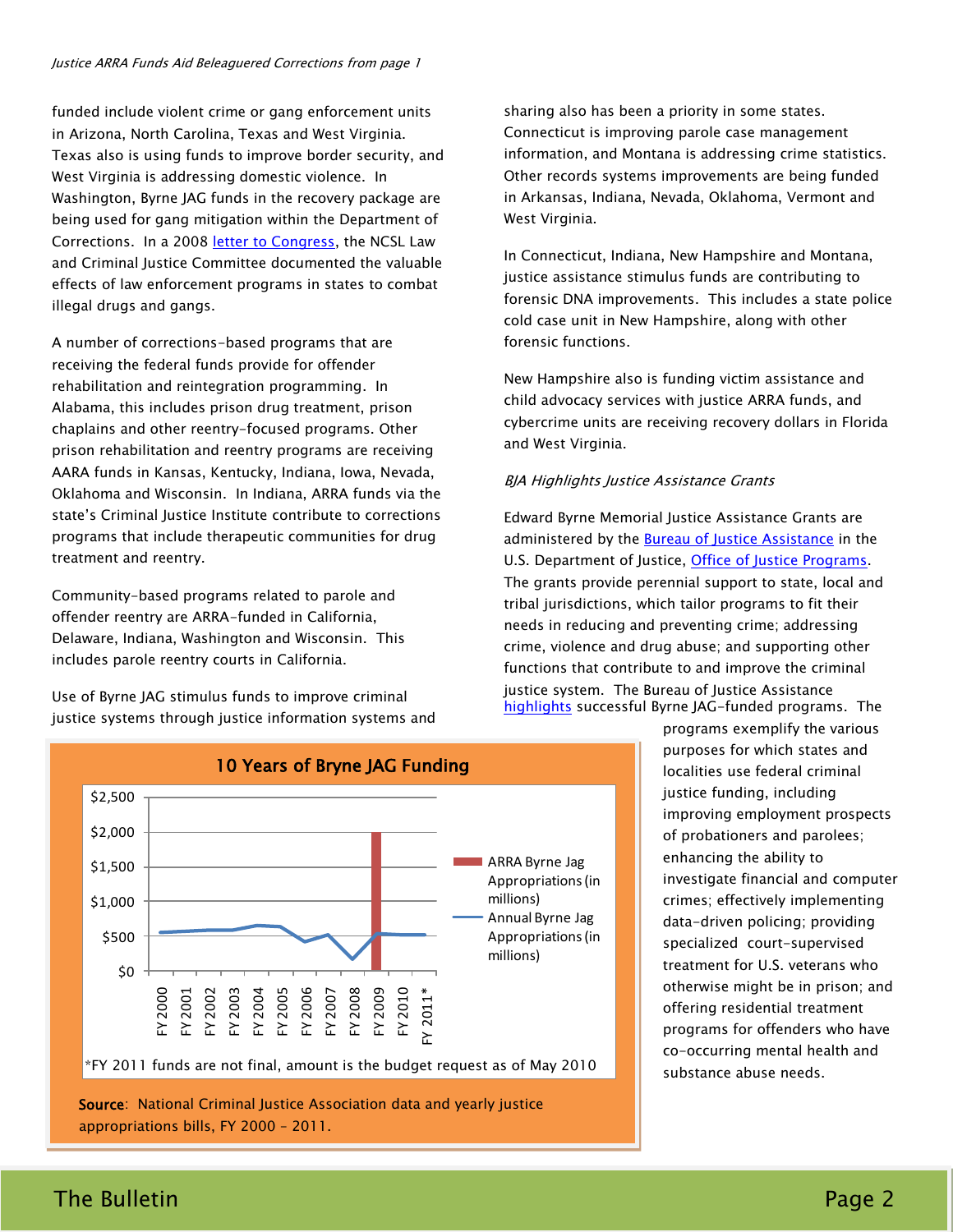# On The Fiscal Front

# The Condition of State Corrections Budgets

### State Finances are temporarily aided by stimulus funds.

The steep drop in state revenues appears to be subsiding, yet the state fiscal situation for FY 2011, FY 2012 and beyond remains troubling, according to NCSL's State Budget [Update: March 2010.](http://www.ncsl.org/?tabid=20157) Thirty-eight states and Puerto Rico project a gap of \$89 billion in FY 2011; 31 states and Puerto Rice foresee at least a \$73.5 billion budget gap for 2012; and 21 states project a gap of at least \$64.7 billion gap as far out as FY 2013.

The bulk of state fiscal problems can be traced to revenue declines, yet more than half the states reported spending overruns in their FY 2010 budgets. In FY 2010, corrections or public safety programs were above budgeted levels—Louisiana, Maryland, South Carolina, Texas, Vermont and Washington. Louisiana reports housing for state inmates in local facilities is \$23 million over budget, and state prison costs are running \$7 million over. In South Carolina, the Department of Corrections is projecting a \$28.8 million shortfall due to mandatory mid-year budget reductions. Texas noted that its correctional health care program is running significantly over budget.

The only bright spot in state budgets has been federal stimulus funds from the American Recovery and Reinvestment Act (ARRA). These funds have been critical in helping shore up state budgets. How ARRA funds are contributing to states' recidivism reduction efforts is

highlighted in the cover story "Justice ARRA Funds Aid Beleaguered Corrections Budgets". Although some ARRA funds are available for FY 2011 budgets, the funds are declining and will virtually disappear by FY 2012. The loss of ARRA funds is a key reason for state budget gaps in FY 2012 and FY 2013.

### Federal Justice Assistance

The \$2 billion in criminal justicerelated stimulus funding provided states with an influx of money for various crime-prevention and crimefighting programs authorized under the Edward Byrne Memorial Justice Assistance Grant Program (Byrne JAG). This comes after recent fluctuations in justice assistance grants. (See chart, "10 Years of Byrne JAG Funding" on page 2)

Byrne JAG is a cornerstone federal crime prevention, crime-fighting program that enables communities to target resources to their most pressing local needs. Many innovative programs have been funded by Byrne JAG. (See NCSL's [state-by-state listing\)](http://www.ncsl.org/default.aspx?tabid=12700). These programs provide vital flexibility, innovation and cooperation to support statewide enforcement approach.

Byrne JAG funds maintain two types of funding streams. Direct funding (40 percent) goes to law enforcement officers, for task forces, equipment, vehicles, computers and communication devices. The remaining 60 percent is distributed through competitive grants to support programs that prevent violent crime and build strong communities.

Information in State Budget Update: March 2010 is based on data collected from legislative fiscal directors in all 50 states and Puerto Rico in March 2010.

## States Consider SORNA, Byrne **Dollars**

## States face losing 10% of their federal Byrne JAG funds.

The Adam Walsh Child Protection and Safety Act of 2006 requires that states comply with Title I Sex Offender Registration and Notification Act (SORNA) provisions. The Act specifies information that must be collected; defines tiers of sex offenders registration duration; requires periodic verification of registration information; and requires Internet-based information that contributes to a national registry. States face a 10 percent loss of Byrne JAG funds for noncompliance, although funds for implementation are not included in this act or any appropriations bill.

Under new proposed guidelines recently released by the Department of Justice Office of Sex Offender Sentencing, Monitoring, Apprehending, Registering and Tracking (SMART Office) states will have to annually certify that they are continuing to meet SORNA standards as part of their Byrne JAG application process. This will involve submitting additional information as directed by the SMART Office so that it can verify compliance.

As of May 14, 2010—Ohio, Delaware and Florida—have substantially implemented the SORNA guidelines. All other states have until July 27,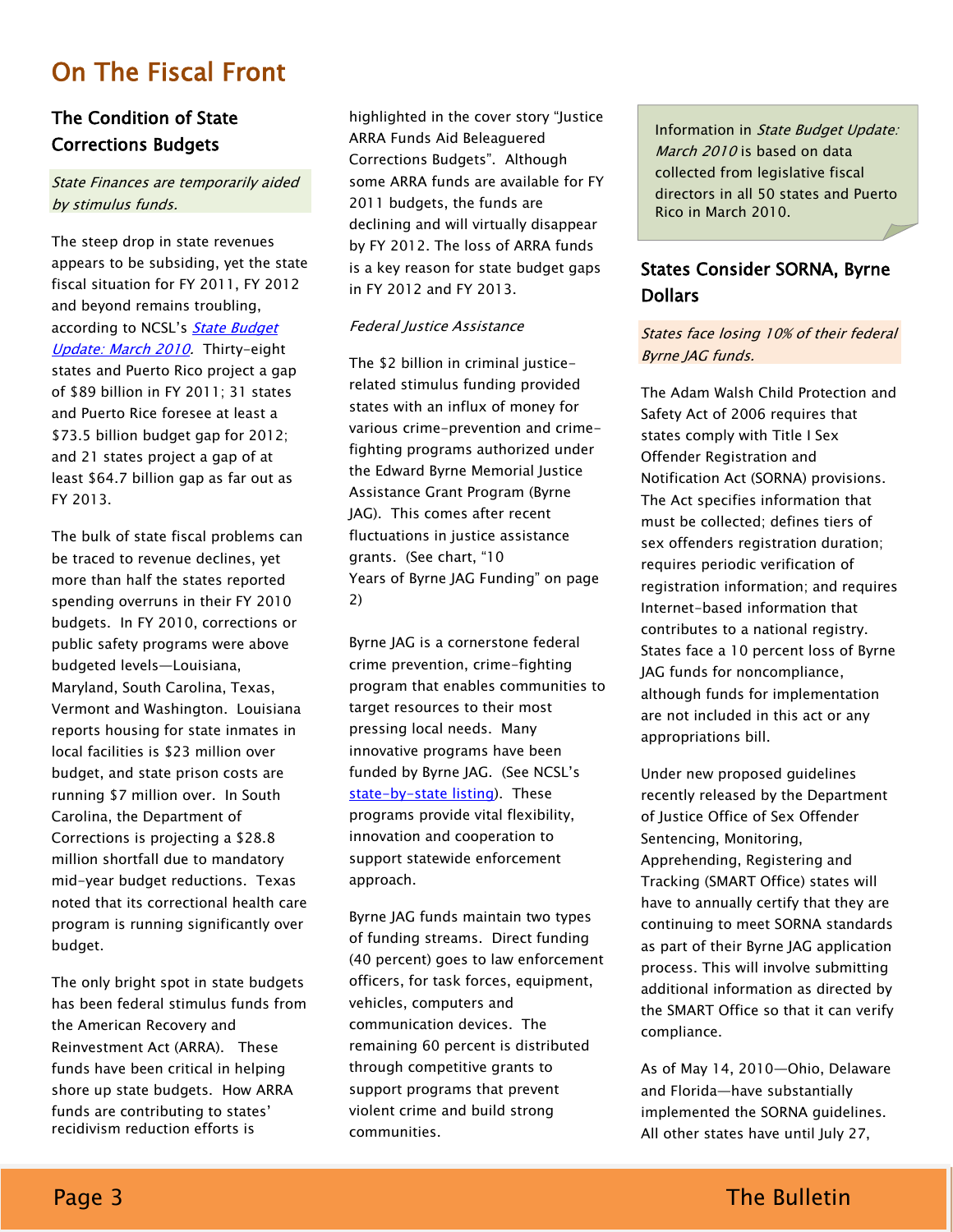2010, to comply, request a one-year extension or face the 10 percent cut. (See the NCSL [chart](http://www.ncsl.org/Portals/1/documents/cj/jagstatedollars.pdf) that lists Byrne JAG funds by state; the FY 2010 enacted and FY 2011 president's budget; and the estimated 10 percent funding loss, by state, for SORNA noncompliance).

In 2006, the [Justice Policy Institute determined](http://www.justicepolicy.org/images/upload/08-08_FAC_SORNACosts_JJ.pdf) it would be more costly for states to implement SORNA than to lose 10 percent of the Byrne JAG funding. More recently state funding fluctuations have made it difficult for states to analyze the dollar amount of a 10 percent loss of justice assistance grants. As states [weigh the costs and benefits of](http://www.ncsl.org/?tabid=19499)  [implementation](http://www.ncsl.org/?tabid=19499), they also must consider the impact of the recession and overall revenue and spending reductions.

NCSL's webpage "[Adam Walsh Child Protection and Safety Act](http://www.ncsl.org/?tabid=12696)" maintains information and updates relevant to state legislatures. See also NCSL's Law and Criminal Justice Committee's [Adam Walsh Policy.](http://www.ncsl.org/Default.aspx?TabID=773&tabs=855,27,671#Adman_Walsh)

# Issue in Focus

## Three Years of Conditional Release Laws

At least 22 states passed laws between 2007 and 2009 that address conditional release of inmates.

The length of time offenders sentenced to prison will actually spend behind bars can be complex. Various factors—truth-in-sentencing laws or other sentencing policies adopted over the years; the role of a releasing authority; and conditional release options—will affect when an inmate will actually walk out of prison gates.

Conditional release laws provide a targeted group of inmates with the opportunity to be released from prison before expiration of their sentence. State laws govern which offenders are eligible to participate and often provide for a revocation process if offenders do not abide by program rules and regulations. Two types of conditional release laws sentence credits and medical parole—are discussed.

#### Sentence Credits

Sentence credits accelerate the

release of certain inmates who abide by prison rules or participate in and successfully complete a variety of rehabilitative programs offered in prison. At least 15 states passed laws between 2007 and 2009 that address sentence credits for inmates.

In 2009, Oregon and Wisconsin joined at least 31 other states that have earned time laws, according to the 2008 NCSL report, *Cutting* **Corrections Costs: Earned Time** [Policies for State Prisoners](http://www.ncsl.org/Portals/1/Documents/cj/Earned_time_report.pdf).

Earned time is a type of sentence credit that inmates can receive for participating in or completing productive activities such as educational courses, vocational training, treatment and work programs. Oregon created a onetime, 60-day credit for inmates who receive an educational degree or certificate.

Kansas (2007) and Pennsylvania (2008) added earned time programs. Pennsylvania's [Recidivism Risk](http://www.portal.state.pa.us/portal/server.pt/community/department_of_corrections/4604/recidivism_risk_reduction_incentive/666871)  [Reduction Incentive](http://www.portal.state.pa.us/portal/server.pt/community/department_of_corrections/4604/recidivism_risk_reduction_incentive/666871) permits eligible non-violent offenders to reduce their minimum sentence by as much as one-fourth for completing recommended programs. Eligibility

is determined by the sentencing judge, and the defendant must agree to participate in the program.

Earned time is distinguished from, and can be offered in addition to, ―good time‖ credits. Good time credits generally are given to offenders who follow prison rules and participate in required activities,

Colorado and Wisconsin recently created new good time programs. Colorado's 2009 law created a onetime, 60-day, good time credit for nonviolent inmates and increased the number of days an inmate can earn per month. Officials project the policy will save almost [\\$12 million](http://www.leg.state.co.us/clics/clics2009a/csl.nsf/fsbillcont3/0E25F6511D550D928725759A0051EBEB?Open&file=HB1351_f1.pdf) over the next three years. The [legislation](http://www.leg.state.co.us/clics/clics2009a/csl.nsf/fsbillcont3/0E25F6511D550D928725759A0051EBEB?Open&file=HB1351_f1.pdf) allows savings gained to be appropriated to recidivism reduction programs beginning in FY 2012.

Sentence credits are given as onetime rewards or on a recurring basis, such as monthly. Between 2007 and 2009 at least eight states increased the amount of time inmates can earn. Louisiana and Mississippi removed the limit on the total amount of earned time inmates can earn for program participation.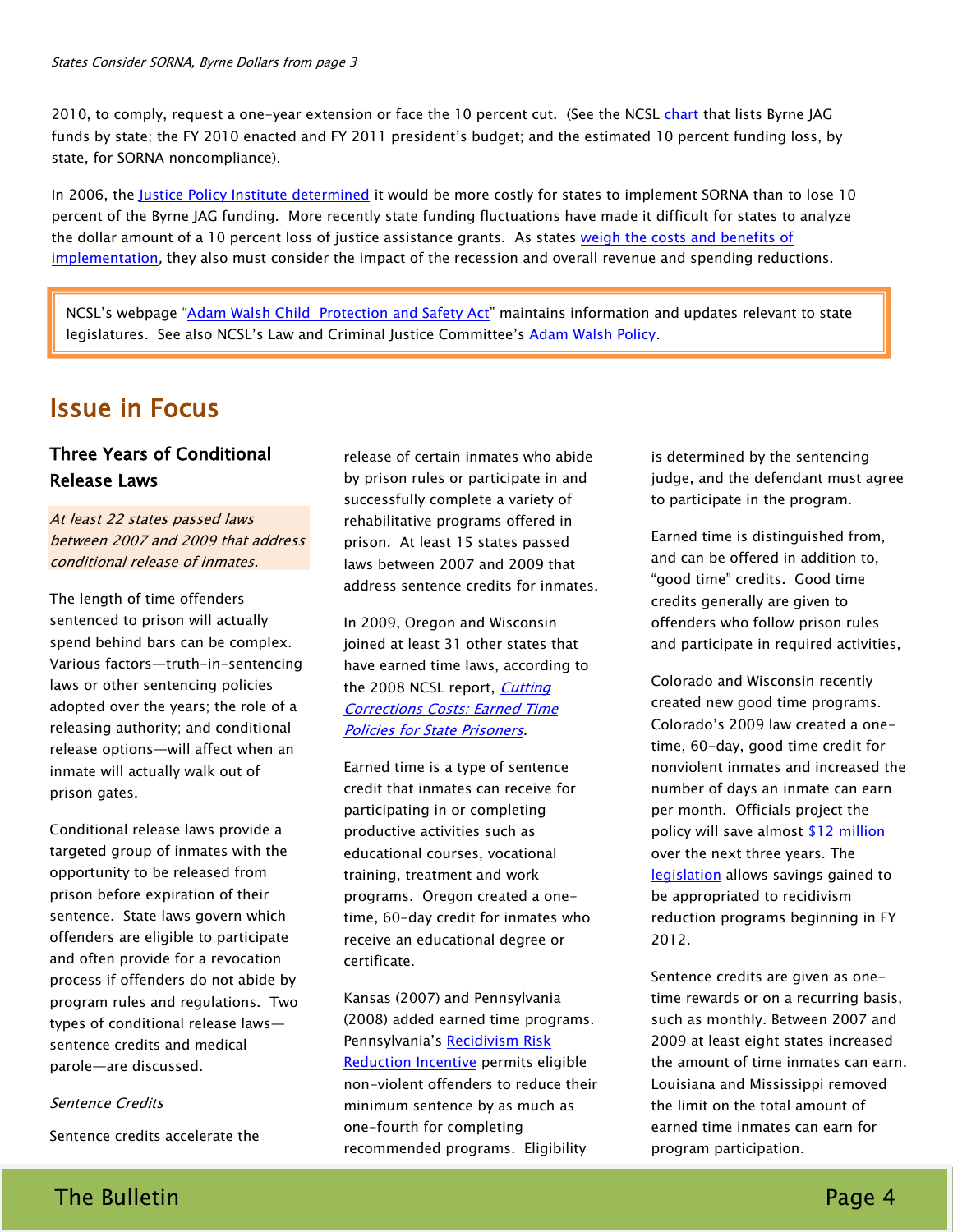#### Three Years of Conditional Release Laws from page 4

California, Kansas, Louisiana, Nevada and Oregon increased the amount of time inmates are eligible to earn per month. New York and Tennessee now permit inmates to gain a one-time credit for completion of certain education and treatment programs, in addition to earning a monthly sum.

Four states expanded eligibility for sentence credits. Credits usually are made available to lower-risk inmates, risk level is determined by conviction offense and behavior in prison. In California, a law permitting inmates in conservation camps to earn time was expanded to include inmate firefighters. Parole violators now are eligible for credits in Colorado and Nevada. Indiana created a "credit restriction felon" that permits certain sex offenders to earn a limited amount of time.

Colorado, Texas, West Virginia and Wisconsin expanded sentence credits to inmates in local jails. Inmates in Texas and Wisconsin can earn time for participation in work programs.

Laws generally instruct corrections departments to create policies and procedures for forfeiture and restoration of credits; three states addressed this in 2009. Illinois added a law that permits revocation of time for misconduct in a county jail. Louisiana authorized restoration of time previously forfeited. A Texas law allows good time to be suspended, rather than forfeited, for a violation of prison rules. Inmates' previously earned credits can be revoked for violating prison rules, filing frivolous lawsuits, or escaping or attempting to escape from custody.

#### Medical Parole

Medical parole grants certain inmates, who have an incapacitating or terminal medical condition, early release to seek care in a environment more suited to treat medical needs. At least 13 states passed laws between 2007 and 2009 that address release on medical parole.

As of 2009, at least 39 states had laws governing medical parole. Alabama, Maryland, North Carolina, Pennsylvania and Wyoming enacted medical parole laws during their 2008 legislative sessions. Medical conditions that qualify an inmate for release vary from state to state, but include physical or mental incapacitation, a medical condition that renders an

inmate unable to pose a risk to public safety, terminal illness, or an illness or inability to care for oneself due to age.

The Alabama, North Carolina and Wyoming laws provide consideration of release for geriatric inmates. According to the [Vera Institute o](http://www.vera.org/)f Justice's recent report It's About [Time: Aging Prisoners, Increasing Costs, and Geriatric](http://www.vera.org/content/its-about-time-aging-prisoners-increasing-costs-and-geriatric-release)  [Release](http://www.vera.org/content/its-about-time-aging-prisoners-increasing-costs-and-geriatric-release), 15 states have medical parole laws that apply specifically to elderly inmates.

Maine, New York, Texas, Washington and Wisconsin expanded eligibility for medical parole. In 2008, Maine, New York and Wisconsin passed laws allowing inmates with non-terminal illnesses to be considered for release. These states previously limited eligibility to inmates with terminal illnesses.

Incapacitated inmates may be ineligible for medical parole due to the length of time served in prison or because of conviction offense. Mississippi eliminated a time served requirement in 2008 for terminally ill inmates but still requires non-terminal inmates to serve at least one year before they can be considered for release. Louisiana prohibits medical parole for certain violent offenders, sex offenders, drug offenders and habitual offenders. In 2008, the Legislature created a temporary release policy for inmates when death is expected within 60 days; only inmates on death row are denied such release under the new policy.

In 2009, the Minnesota Legislature instructed the commissioner of corrections to increase the use of compassionate release or other less costly alternatives for elderly and infirm inmates. The NCSL State Health Notes article "With Soaring Prison Costs, States Turn To [Early Release of Aged, Infirm Inmates](http://www.ncsl.org/default.aspx?tabid=14647)", describes state action and cost implications for medical parole policies.

Revocation of medical parole generally is permitted by statute if a parolee's conditions improve enough so that he or she no longer meets the medical criteria or for a violation of the rules of their release. Inmates whose parole is revoked will serve the remainder of their sentence in prison or remain there until their health deteriorates again. Maryland's 2008 law provides that, if the State Parole Commission believes a medical parolee's condition has improved so that he or she could present a danger to society, they must return a parolee to a correctional facility.